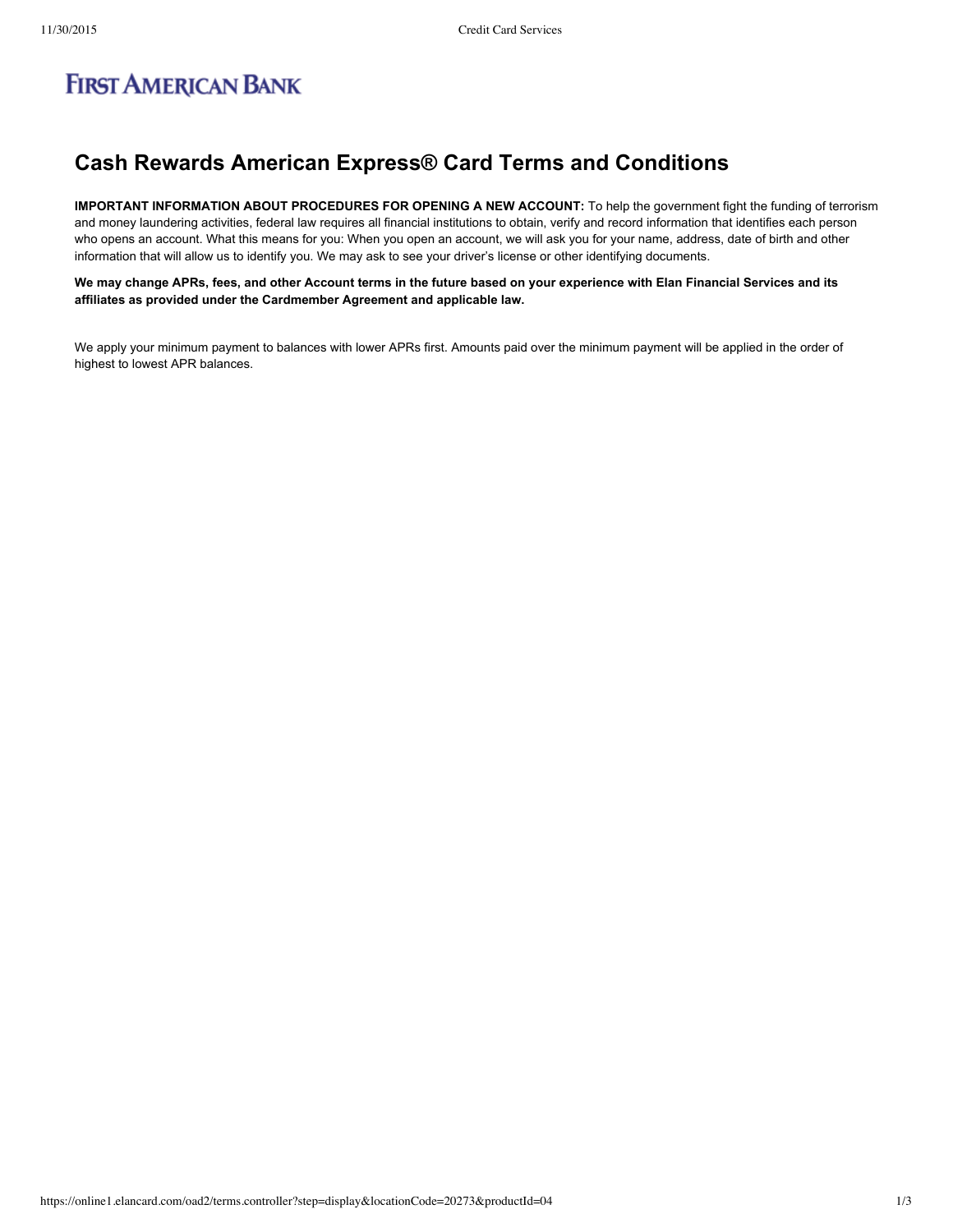### **Disclosure of Credit Card Terms**

| <b>Interest Rates and Interest Charges</b>           | <b>Cash Rewards American Express® Card</b>                                                                                                                                              |
|------------------------------------------------------|-----------------------------------------------------------------------------------------------------------------------------------------------------------------------------------------|
| Annual Percentage Rate (APR) for<br><b>Purchases</b> | Cash Rewards American Express®: $0\%$ introductory APR for the first 6 billing cycles. After that,<br>$11.99\%$ to $22.99\%$ based on your creditworthiness when you open your account. |
|                                                      | This APR will vary with the market based on the Prime Rate.                                                                                                                             |
| <b>APR for Balance Transfers</b>                     | Cash Rewards American Express®: 0% introductory APR for the first 6 billing cycles for balances                                                                                         |
|                                                      | transferred within 186 days from account opening. After that,                                                                                                                           |
|                                                      | 11.99% to 22.99% based on your creditworthiness when you open your account.                                                                                                             |
|                                                      | This APR will vary with the market based on the Prime Rate.                                                                                                                             |
| <b>APR for Cash Advances</b>                         | Cash Rewards American Express®: 23.99%                                                                                                                                                  |
|                                                      |                                                                                                                                                                                         |
|                                                      | This APR will vary with the market based on the Prime Rate.                                                                                                                             |
| Penalty APR and When it Applies                      | Not applicable                                                                                                                                                                          |
| How to Avoid Paying Interest on                      | Your due date is 24 - 30 days after the close of each billing cycle. We will not charge you interest                                                                                    |
| <b>Purchases</b>                                     | on purchases if you pay your entire balance by the due date each month.                                                                                                                 |
| <b>Minimum Interest Charge</b>                       | If you are charged interest, the charge will be no less than \$2.                                                                                                                       |
| For Credit Card Tips from the                        | To learn more about factors to consider when applying for or using a credit card, visit the website                                                                                     |
| <b>Consumer Financial Protection Bureau</b>          | of the Consumer Financial Protection Bureau at http://www.consumerfinance.gov/learnmore                                                                                                 |
| <b>Fees</b>                                          | <b>Cash Rewards American Express® Card</b>                                                                                                                                              |
| <b>Annual Fee</b>                                    |                                                                                                                                                                                         |
| Annual Membership Fee                                | <b>None</b>                                                                                                                                                                             |
| <b>Transaction Fees</b>                              |                                                                                                                                                                                         |
| <b>Balance Transfer</b>                              | Either $3\%$ of the amount of each transfer or \$5 minimum, whichever is greater.                                                                                                       |
| Convenience Check Cash Advance <sup>1</sup>          | Either 3% of the amount of each advance or \$5 minimum, whichever is greater.                                                                                                           |
| Cash Advance ATM                                     | Either 4% of the amount of each advance or \$10 minimum, whichever is greater.                                                                                                          |
| Cash Advance                                         | Either 4% of the amount of each advance or \$10 minimum, whichever is greater.                                                                                                          |
| Cash Equivalent Advance                              | Either 4% of the amount of each advance or \$20 minimum, whichever is greater.                                                                                                          |
| Overdraft Protection <sup>2</sup>                    | \$10                                                                                                                                                                                    |
| Foreign Transaction                                  | 2% of each foreign purchase transaction or foreign ATM advance transaction in U.S. Dollars                                                                                              |
|                                                      | 3% of each foreign purchase transaction or foreign ATM advance transaction in a Foreign                                                                                                 |
|                                                      | Currency                                                                                                                                                                                |
| <b>Penalty Fees</b>                                  |                                                                                                                                                                                         |
| Late Payment                                         | Up to $$38$                                                                                                                                                                             |
| <b>Returned Payment</b>                              | Up to \$35                                                                                                                                                                              |
| Overlimit                                            | <b>None</b>                                                                                                                                                                             |

**How We Will Calculate Your Balance:** We use a method called 'average daily balance (including new purchases)'. See this account agreement for more details.

**Billing Rights:** Information on your rights to dispute transactions and how to exercise those rights is provided in your Cardmember Agreement.

The information about the costs of the card described in this application is accurate as of 11/2015. This information may have changed after this date. To find out what may have changed, call us at 1-866-323-3587 (We accept relay calls) or write to us at P.O. Box 6354, Fargo, ND 58125-6354.

<sup>1</sup>Not all products receive Convenience Checks.

<sup>2</sup>Not all products offer Overdraft Protection.

**Notice to New York Residents:** You may contact the New York State Department of Financial Services by telephone at (800)3423736 or visit its website at [www.dfs.ny.gov](http://www.dfs.ny.gov/) for free information on comparative credit card rates, fees and interest-free periods.

**Notice to California Residents**: An applicant, if married, may apply for a separate account.

**Notice to Married Wisconsin Residents:** No provision of any marital property agreement, unilateral statement under section 766.59 of the